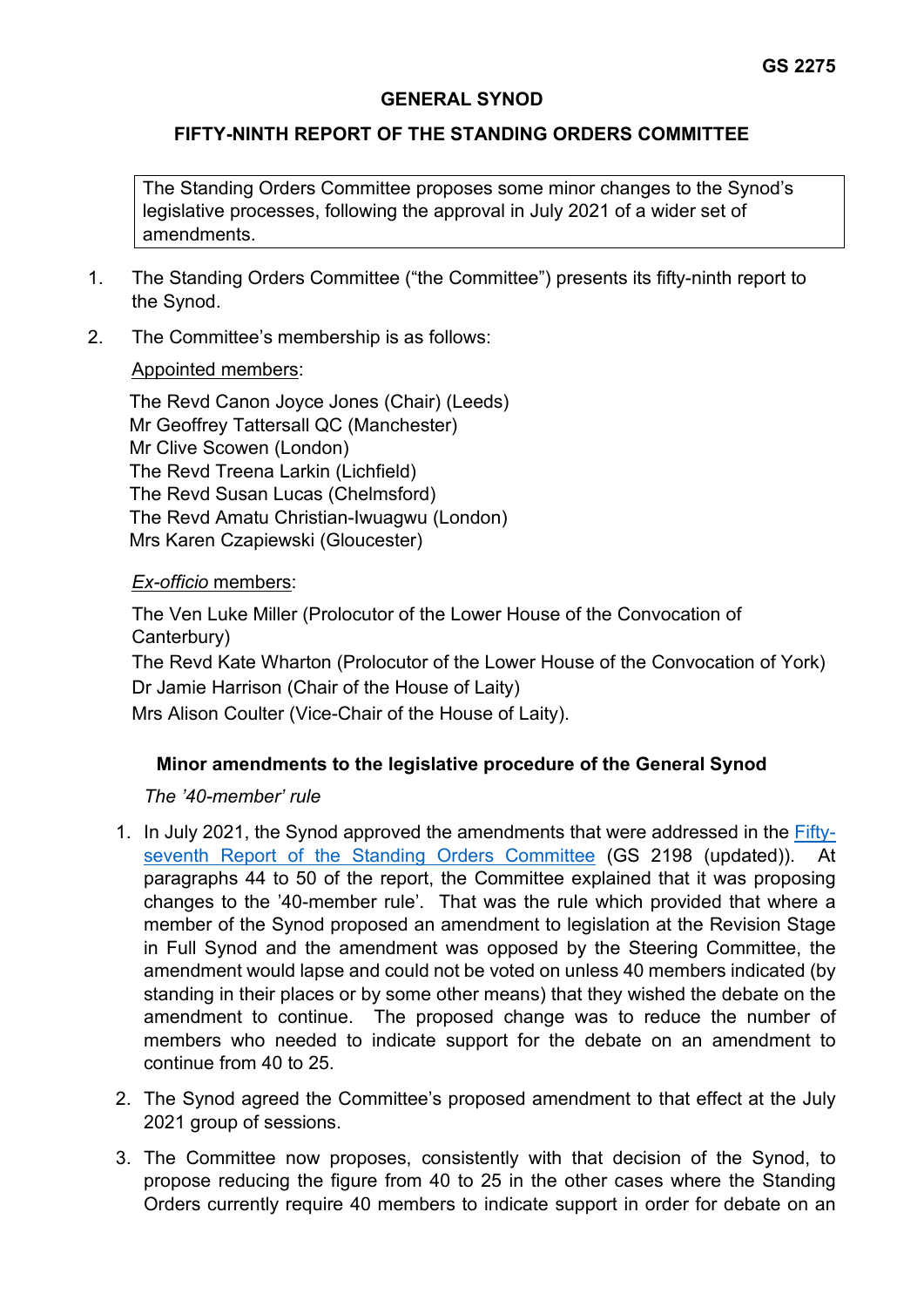amendment or other proposed course of action to continue (and therefore for a vote to be taken). These include a motion for the referral back of a draft Legislative Reform Order to the Scrutiny Committee, proposed amendments to regulations and other instruments (secondary legislation) and to liturgical business.

4. **The amendments set out in Part 1 of the Annex** would amend the remaining references to 40 members consistently with the decision taken last July by replacing each of them with a reference to 25 members. Given their minor nature and that they are unlikely to be contentions, the Committee proposes that these amendments be taken under the procedure for deemed approval in SO 40(5).

## *Approval of regulations etc.*

- 5. Standing Order 70 sets out the procedure for the approval by the Synod of regulations and other instruments, including instruments that are made under specific Measures, for example, procedural rules made under the Clergy Discipline Measure. As matters stand, Standing Order 70 does not provide for the approval of regulations or other instruments that are intended to be made under a Measure which is currently under consideration by the Synod but which has not yet been passed or come into force.
- 6. It can be useful for the Synod to consider both a draft Measure and a draft set of regulations or rules to be made under it side by side. This enables the Synod to consider the legislative 'package' as a whole. In particular, it enables members to consider the appropriate balance of material between the Measure and the regulations or rules and to propose amendments accordingly (instead of passing the Measure first and considering the rules later, at which point it would be too late to change the Measure). However, because the Standing Orders do not currently make specific provision for this, even where a draft of regulations, rules etc. has already been considered and agreed by the Synod alongside a draft Measure, those regulations, rules etc. have to return to the Synod again for approval after the Measure has been passed and come into force. That results in delay in implementing the legislative package which the Synod has already approved.
- 7. **The amendments in Part 2 of the Annex** would amend SO 70 so that the Synod could give effective approval to a draft set of regulations or rules intended to be made under a Measure which the Synod was currently considering. It would remove the need for the regulations or rules to be reintroduced and approved again by the Synod after the relevant Measure had been passed and come into force, thereby reducing delay in implementing the legislative package. Given their minor nature and that they seem unlikely to be contentions, the Committee proposes that these amendments be taken under the procedure for deemed approval in SO 40(5).

**Joyce Jones Chair** 

June 2022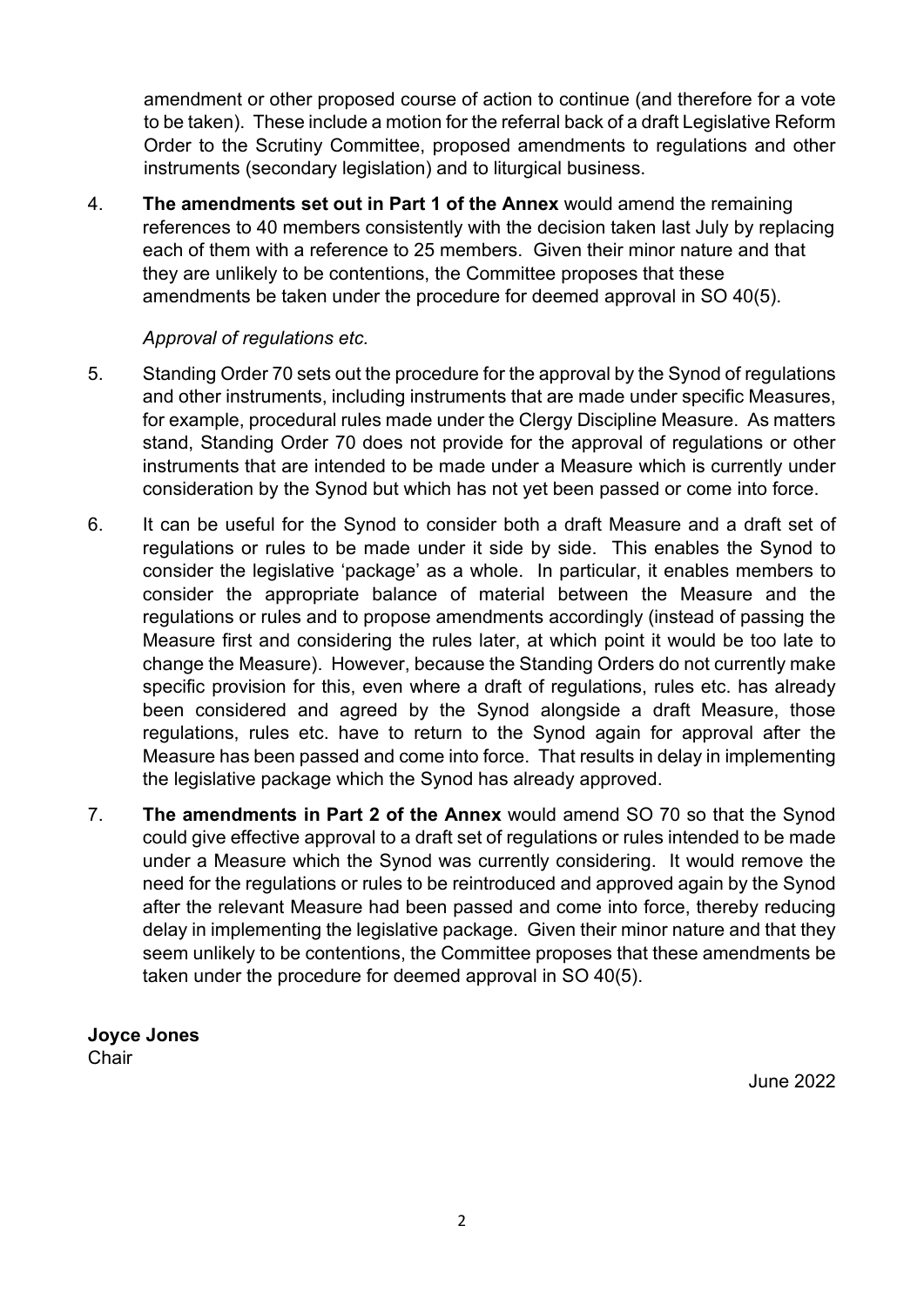## **ANNEX**

### **PART 1**

### **NUMBER OF MEMBERS REQUIRED FOR CERTAIN DEBATES TO PROCEED**

#### **Standing Order 69I (Procedure on motion under SO 69H)**

1. In Standing Order 69I, in paragraph (6), for "40" substitute "25".

### **Standing Order 73 (Preliminary Motion Procedure)**

2. In Standing Order 73, in paragraph (7), for "40" substitute "25".

## **Standing Order 77 (Draft Reorganisation Scheme: motion for consideration)**

3. In Standing Order 77, in paragraph (8), for "40" substitute "25".

# **Standing Order 84 (Liturgical business: optional recommittal after Revision Committee)**

4. In Standing Order 84, in paragraph (3), for "40" substitute "25".

# **Standing Order 86 (Liturgical business: expedited Further Revision)**

5. In Standing Order 86, in paragraph (2), for "40" substitute "25".

# **Standing Order 87 (Liturgical business: Further Revision)**

6. In Standing Order 87, in paragraph (9), for "40", in each place it appears, substitute "25".

## **Standing Order 89 (Liturgical business: minor adjustments for forms of service)**

7. In Standing Order 89, in paragraph (9), for "40", in each place it appears, substitute "25".

# **Standing Order 90 (Liturgical business: extension or discontinuance of business)**

8. In Standing Order 90, in paragraph (7), for "40", in each place it appears, substitute "25".

# **Standing Order 145 (Secretary General)**

- 9. In Standing Order 145, in paragraph (2), for "40" substitute "25".
- 10. In Standing Order 145, in paragraph (3), for "40" substitute "25".

# **Standing Order 146 (The Clerk)**

- 11. In Standing Order 146, in paragraph (2), for "40" substitute "25".
- 12. In Standing Order 146, in paragraph (3), for "40" substitute "25".

*Explanatory Note: these amendments would replace the requirement in certain provisions that 40 members must indicate a desire for debate to continue with a requirement that 25 members must do so. They would bring consistency with SO 59(6) and other provisions in the SOs which have already been amended to make this change.*